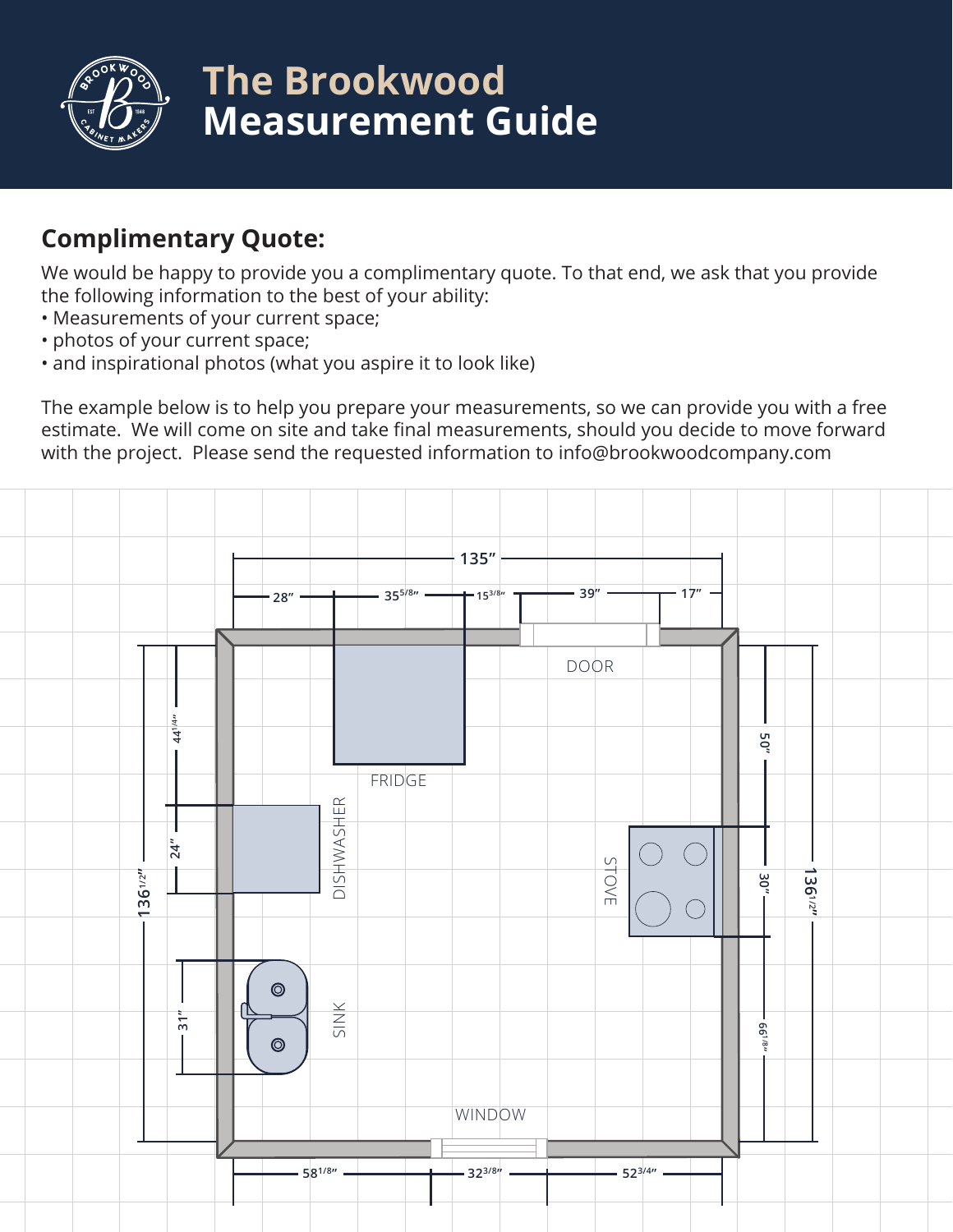# **Floor Plan Drawing:**

Begin by sketching out the floor plan your space – indicating measurements and locations of your kitchen sink, stove, oven, refrigerator, windows, doors, bathtubs, showers, and any other essential elements you have in your space. For assistance, reference the example on page one.

| Ceiling height: ___________________ |  |                                                                                  |  |  |  |  |  |  |  |  |  |  |  |  |                                                                                                                      |  |
|-------------------------------------|--|----------------------------------------------------------------------------------|--|--|--|--|--|--|--|--|--|--|--|--|----------------------------------------------------------------------------------------------------------------------|--|
|                                     |  |                                                                                  |  |  |  |  |  |  |  |  |  |  |  |  |                                                                                                                      |  |
|                                     |  |                                                                                  |  |  |  |  |  |  |  |  |  |  |  |  |                                                                                                                      |  |
|                                     |  |                                                                                  |  |  |  |  |  |  |  |  |  |  |  |  |                                                                                                                      |  |
|                                     |  |                                                                                  |  |  |  |  |  |  |  |  |  |  |  |  |                                                                                                                      |  |
|                                     |  | ,我们也不会有什么。""我们的人,我们也不会有什么?""我们的人,我们也不会有什么?""我们的人,我们也不会有什么?""我们的人,我们也不会有什么?""我们的人 |  |  |  |  |  |  |  |  |  |  |  |  |                                                                                                                      |  |
|                                     |  |                                                                                  |  |  |  |  |  |  |  |  |  |  |  |  | <u> 1989 - Jan Samuel Barbara, margaret amerikan basar dan berasal di sebagai basa dan berasal di sebagai basa d</u> |  |